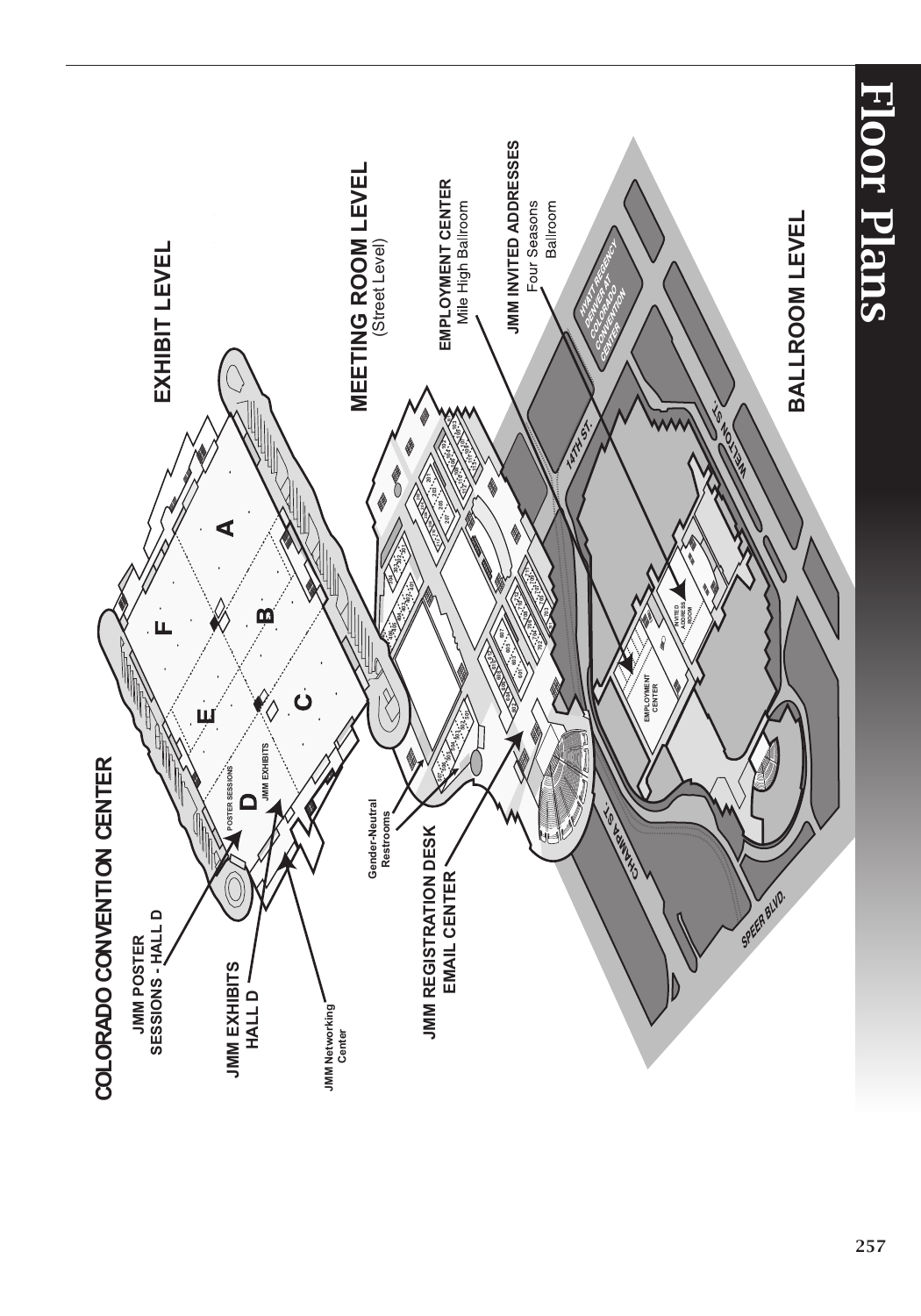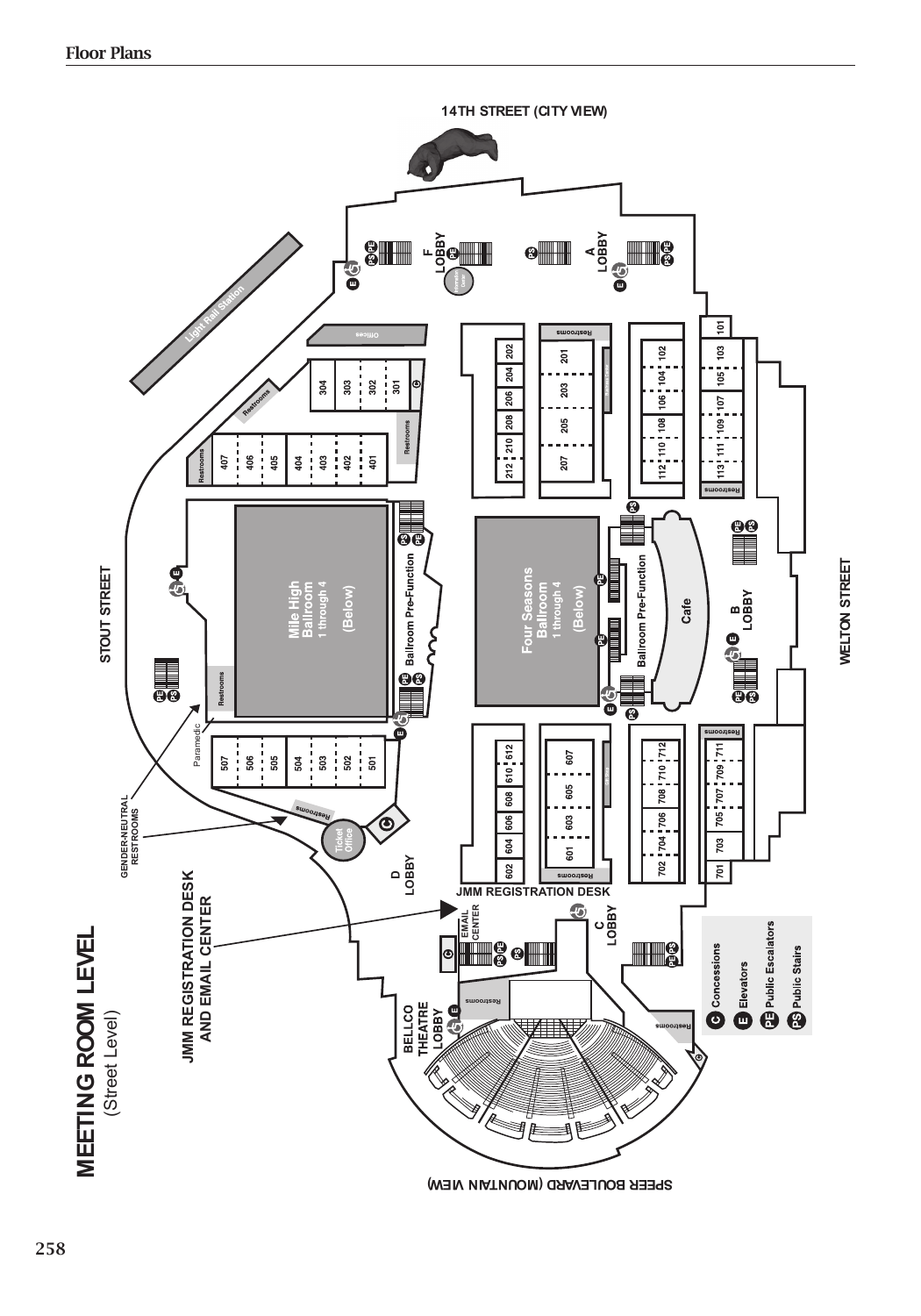## **COLORADO CONVENTION CENTER BALLROOM LEVEL**



**WELTON STREET**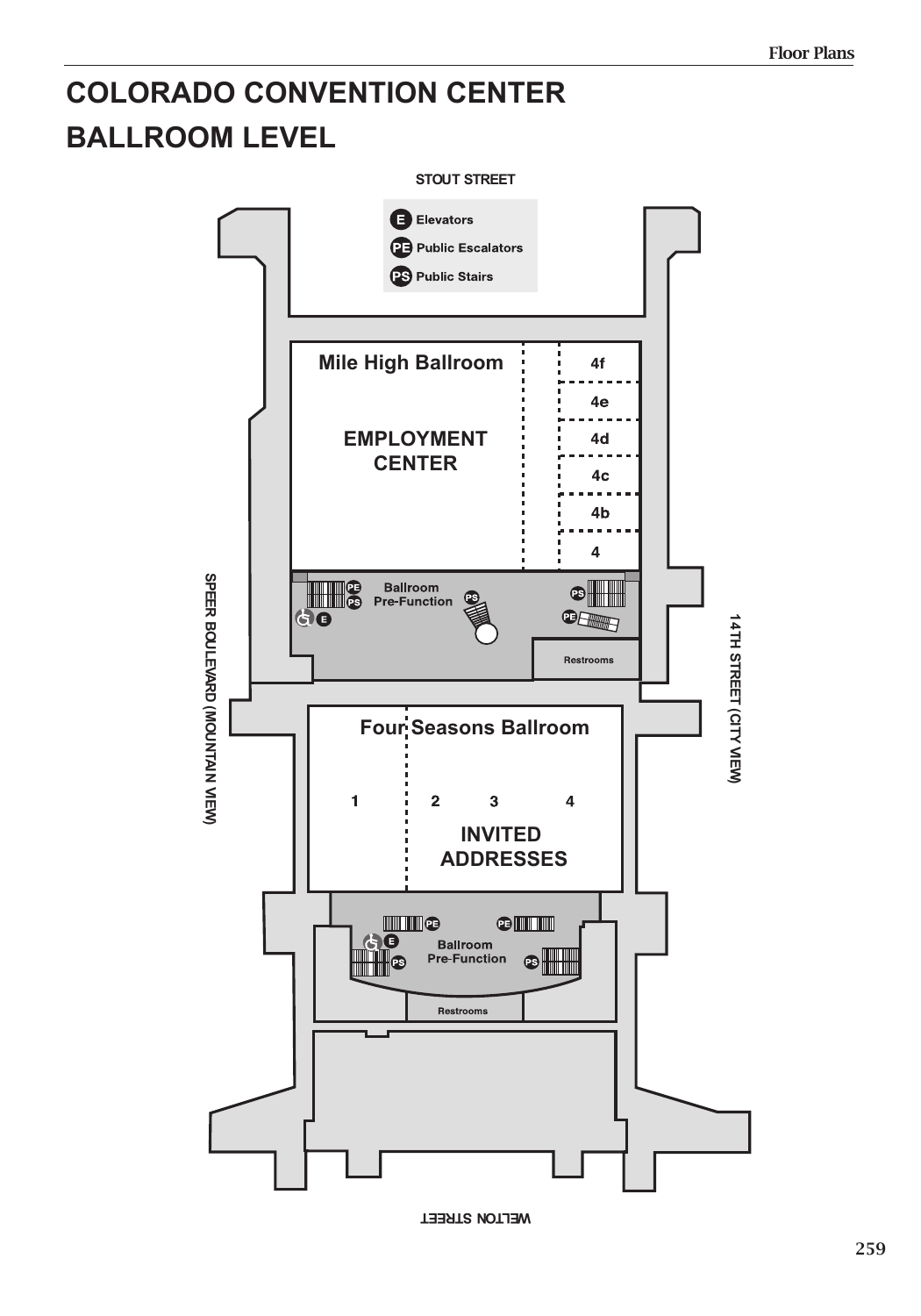| 느<br>$\bullet$<br>پ<br>Ξq<br>$\bar{\mathbf{o}}$<br>$\frac{1}{2}$<br>inventi |                               |
|-----------------------------------------------------------------------------|-------------------------------|
| $\circ$<br>$\dot{\mathbf{\circ}}$                                           |                               |
| $\bullet$<br>Ō<br>olora<br>$\bar{\mathbf{o}}$                               |                               |
| $\bullet$<br>$\overline{\phantom{0}}$<br>پ                                  |                               |
| $\frac{1}{2}$                                                               |                               |
| L<br>$\bar{\mathbf{Q}}$<br><b>Denv</b>                                      |                               |
| yauey<br>Reg                                                                | Ŝ.<br>$\bullet$<br>C<br>Щ     |
| Ħ<br>H <sub>va</sub><br>١                                                   | ₹<br>⊾<br>×,<br>$\equiv$<br>É |

Third Floor